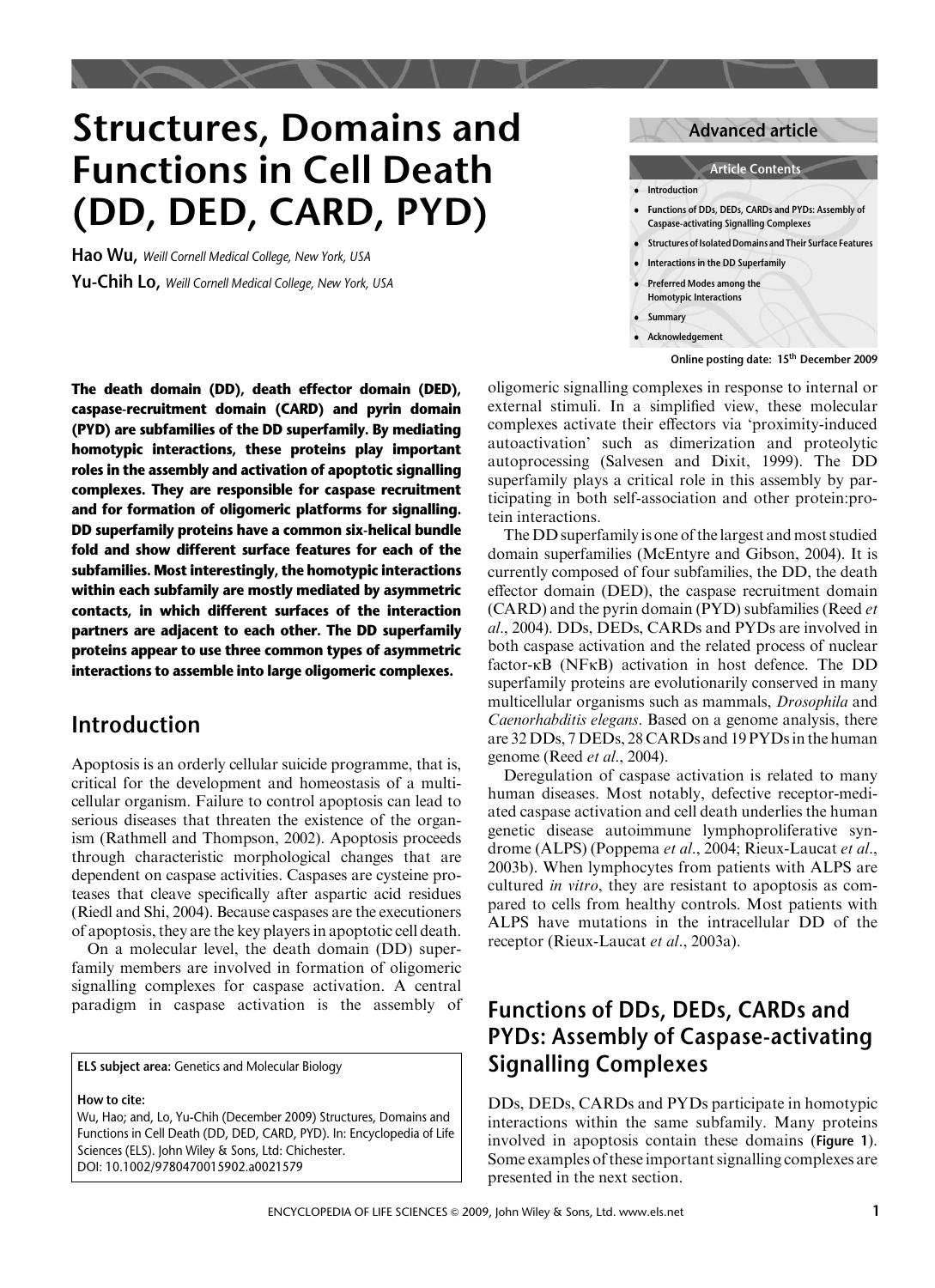

Figure 1 Domain organizations of selective proteins containing the DD superfamily domains. Abbreviations: CARD, caspase recruitment domain; CRD, cysteine-rich domain; DD, death domain; DED, death effector domain; GUK, guanylate kinase-like; LRR, leucine-rich repeat; NOD, nucleotide-binding oligomerization domain; PYD, pyrin domain; TIR, toll/interleukin 1 receptor and TM, transmembrane domain.

## Death-inducing signalling complex for activation of caspase-8 and caspase-10 and its inhibition by FLIPs

Fas (also known as CD95) is a prototypical member of death receptors that form a subfamily of the tumour necrosis factor (TNF) receptor superfamily tomediate the extrinsic cell death pathway. Members of the TNF superfamily of ligands are mostly trimeric and activate the TNF receptor superfamily by ligand-induced receptor trimerization and higher order oligomerization (Kischkel et al., 1995). The intracellular regions of death receptors contain DDs (Tartaglia et al., 1993). For Fas, on ligand activation, its DD recruits the Fas-associated DD (FADD) adapter protein via a homotypic interaction with the C-terminal DD of FADD (Chinnaiyan et al., 1995; Kischkel et al., 1995). FADD also contains an N-terminal DED that interacts homotypically with the tandem DED in the prodomain of caspase-8 or -10 (Wajant, 2002). These interactions form the ternary death-inducing signalling complex (DISC)-containing Fas,FADD and caspase-8 or -10 (Wajant, 2002). Recruitment of pro-caspases into the DISC initiates caspase proteolytic auto-processing. This liberates active caspase-8 or -10 into the cytoplasm to cleave and activate effector caspases such as caspase-3 and caspase-7, leading to a cascade of events in apoptotic cell death.

Caspase activation by the DISC is inhibited by FLIPs, a family of cellular and viral tandem DED-containing proteins that interact with FADD (Thome and Tschopp, 2001). Cellular FLIPs (c-FLIPs), comprising the long and short isoforms, c-FLIP-L and c-FLIP-S, are tightly regulated in expression in T cells and may be involved in controlling both T-cell activation and death (Thome and Tschopp, 2001). v-FLIPs (viral FLIPs) appear to have evolved to inhibit apoptosis of virally infected host cells and are present in the poxvirus Molluscum contagiosum virus (MCV) as proteins MC159 and MC160 (Shisler and Moss, 2001) and in  $\gamma$ -herpesviruses (Thome and Tschopp, 2001).

#### Apoptosome for caspase-9 activation

The intrinsic pathway of apoptotic cell death is induced in a mitochondria-dependent manner in response to intracellular insults. A CARD-containing protein Apaf-1 (apoptosisactivating factor 1) forms the central platform of a molecular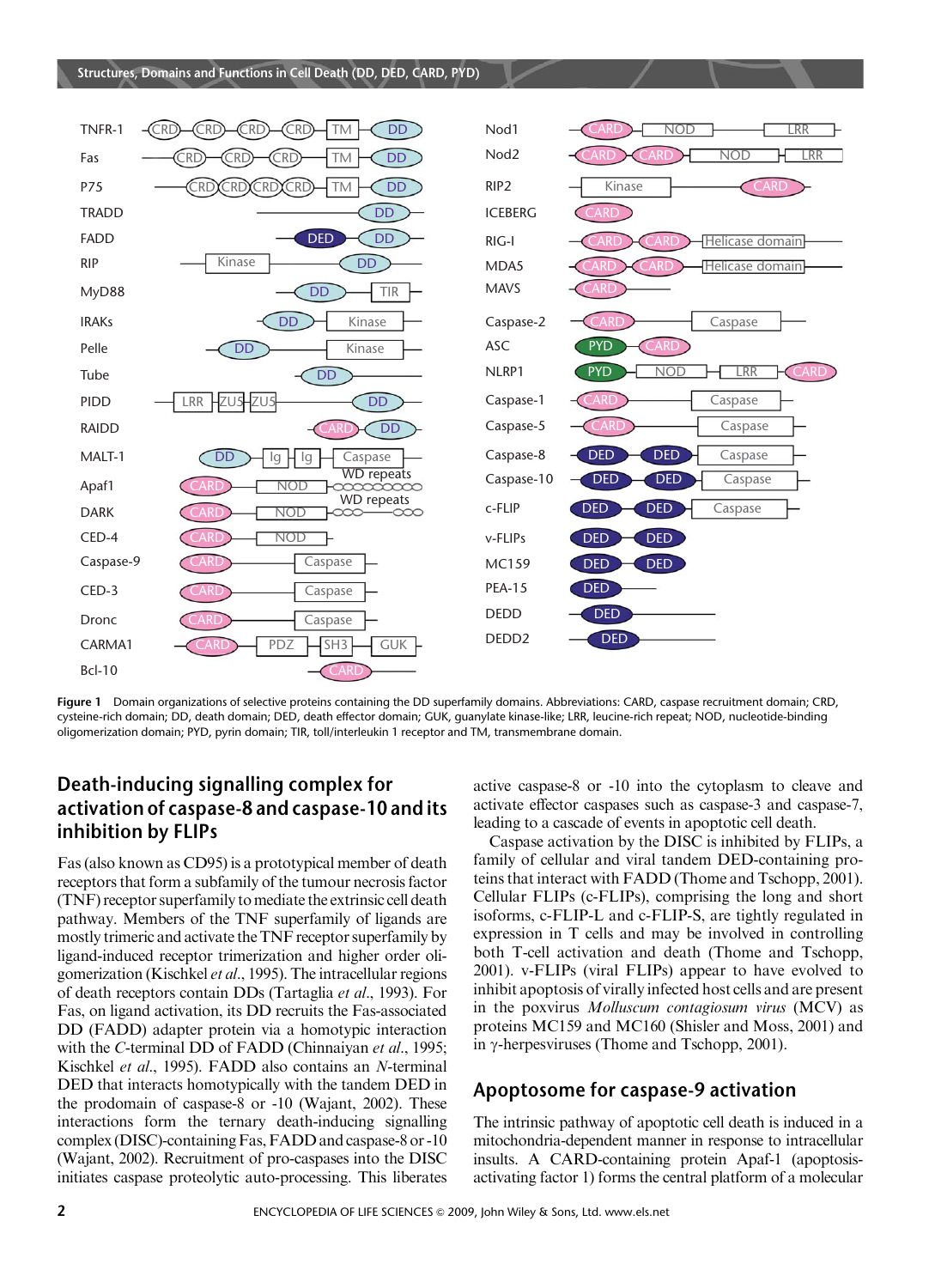complex known as the apoptosome for caspase activation in this pathway (Li et al., 1997). Apaf-1 is composed of an  $N$ terminal CARD, a central nucleotide-binding oligomerization domain (NOD) and a C-terminal (Trp-Asp) WD repeat domain. On mitochondrial leakage, cytochrome c, which normally resides at the intermembrane space of the mitochondria, is released to the cytosol. The interaction of cytochrome  $c$  with the WD repeat domain of Apaf-1 presumably opens up the Apaf-1 structure, leading to an adenosine triphosphate (ATP)- or dATP-dependent oligomerization of Apaf-1 to form the apoptosome. The apoptosome then recruits caspase-9 via the CARD domain interaction between Apaf-1 and caspase-9.

#### PIDDosome for caspase-2 activation

In response to genotoxic stress, the DD-containing and p53-induced protein with a death domain (PIDD) mediates both caspase-2 and NFkB activation. Caspase-2 is an evolutionarily conserved initiator caspase with a CARD prodomain (Wang et al., 1994). The caspase-2 activation pathway involves the formation of a ternary complex known as the PIDDosome (Berube et al., 2005; Tinel and Tschopp, 2004), which comprises proteins PIDD (Lin et al., 2000), RAIDD (RIP-associated ICH-1 homologous protein with a death domain; Duan and Dixit, 1997) and caspase-2 and is assembled via the DD interaction between PIDD and RAIDD and the CARD interaction between RAIDD and caspase-2. Accumulating data have shown that caspase-2 acts upstream of the mitochondria to initiate apoptosis (Lassus et al., 2002).

#### Inflammasome for caspase-1 activation

Members of the Nod-like receptor (NLR) family, including NLRP1, NLRP3 and NLRC4, and the adaptor ASC (apoptosis-associated speck-like protein containing a CARD) are critical components of the inflammasome that link microbial and endogenous 'danger' signals to caspase-1 activation (Franchi et al., 2009). NLR family proteins are PYD- and NOD-containing proteins. For example, NLRP1 contains an N-terminal PYD, a central NOD for oligomerization, a leucine-rich repeat (LRR) region and a C-terminal CARD. ASC contains both a PYD and a CARD. Caspase-1 is recruited to the inflammasome either via ASC or directly to NLR proteins. Once activated, caspase-1 cleaves and activates the cytokine interleukin  $1\beta$  $(IL-1\beta)$ , leading to recruitment of inflammatory cells to the site of infection and a specific form of cell death called 'pyroptosis'. Direct linkage between pathogen invasion and inflammasome formation has been obscure. A series of recent studies provided advancement in this regard by showing that a PYD-containing protein AIM2 (absent in melanoma 2) senses cytoplasmic foreign double-standard deoxyribonucleic acid (dsDNA) and interacts with ASC for caspase-1 activation (Burckstummer et al., 2009; Fernandes-Alnemri et al., 2009; Hornung et al., 2009; Roberts et al., 2009).

# Structures of Isolated Domains and Their Surface Features

The unifying feature of the DD superfamily is the six-helical bundle structural fold as exemplified by structures of Fas DD (Huang et al., 1996; Figure 2a), FADD DED (Eberstadt et al., 1998; Figure 2b), Apaf-1 CARD (Qin et al., 1999; Figure 2c) and NLRP1 PYD (Hiller et al., 2003; Figure 2d). Although all members of the DD superfamily have this conserved structural fold, individual subfamilies also exhibit distinct structural and sequence characteristics not shared with other subfamilies. There are currently structures of seven DDs, four DEDs, five CARDs and five PYDs. Because many DDs seem to self-associate and have a tendency to aggregate, their structures were often determined under nonphysiological conditions such as extreme pH and/or with 'de-aggregating' mutations (Huang et al., 1996). Of the four DED structures, three are more similar to each other than to other members of the DD superfamily. In contrast, the MC159 DED1, which was solved in the context of a tandem DED, is structurally more divergent from the other known DED structures (Li et al., 2006; Yang et al., 2005). In particular, helix H3 is missing and replaced by a short loop connecting helices H2 and H4. Two additional helices are present, helix H0 at the N-terminus and helix H7 that brings the chain to the beginning of DED2. For CARDs, although their topology is identical with the conserved six-helical bundle fold of the DD superfamily, the structures are unique in that helix H1 tends to be either bent or broken into two closely separated H1a and H1b helices (Figure 2c). In addition, the orientations and lengths of several helices may be somewhat different among the different CARDs. The PYD structures are divergent among themselves in the H2 and H3 region (Hiller et al., 2003; Liepinsh et al., 2003; Natarajan et al., 2006). Although the PYD of NLRP1 has a completely disordered H3, both ASC and ASC2 PYDs have a formed H3 but a long loop between H2 and H3.

There seems to be limited structural plasticity of these domains. Superposition of the Apaf-1 CARD structures in isolation, in complex with caspase-9 CARD and in the context of its NOD domain shows lack of substantial conformational changes (Qin et al., 1999; Riedl et al., 2005). Similarly, superposition of RAIDD DD in isolation and in complex with PIDD DD showed that the structures are similar (Park et al., 2007b; Park and Wu, 2006).

Because of the low sequence homology among DDs, the surface features of these DDs are also entirely different, which may be responsible for their specificity in protein: protein interactions (Park et al., 2007a). However, CARDs seem to be different in this regard. They are mostly polarized with both basic and acidic surfaces, which may be used for protein:protein interactions (Figure 2e). Similarly, PYDs seem to share the surface charge polarization of CARDs.

The few available DED structures seem to have most conserved surface features, which distinguish them from other members of the DD superfamily. The first feature is a conserved hydrogen-bonded charge triad revealed by the high-resolution structure of MC159 (Yang et al., 2005).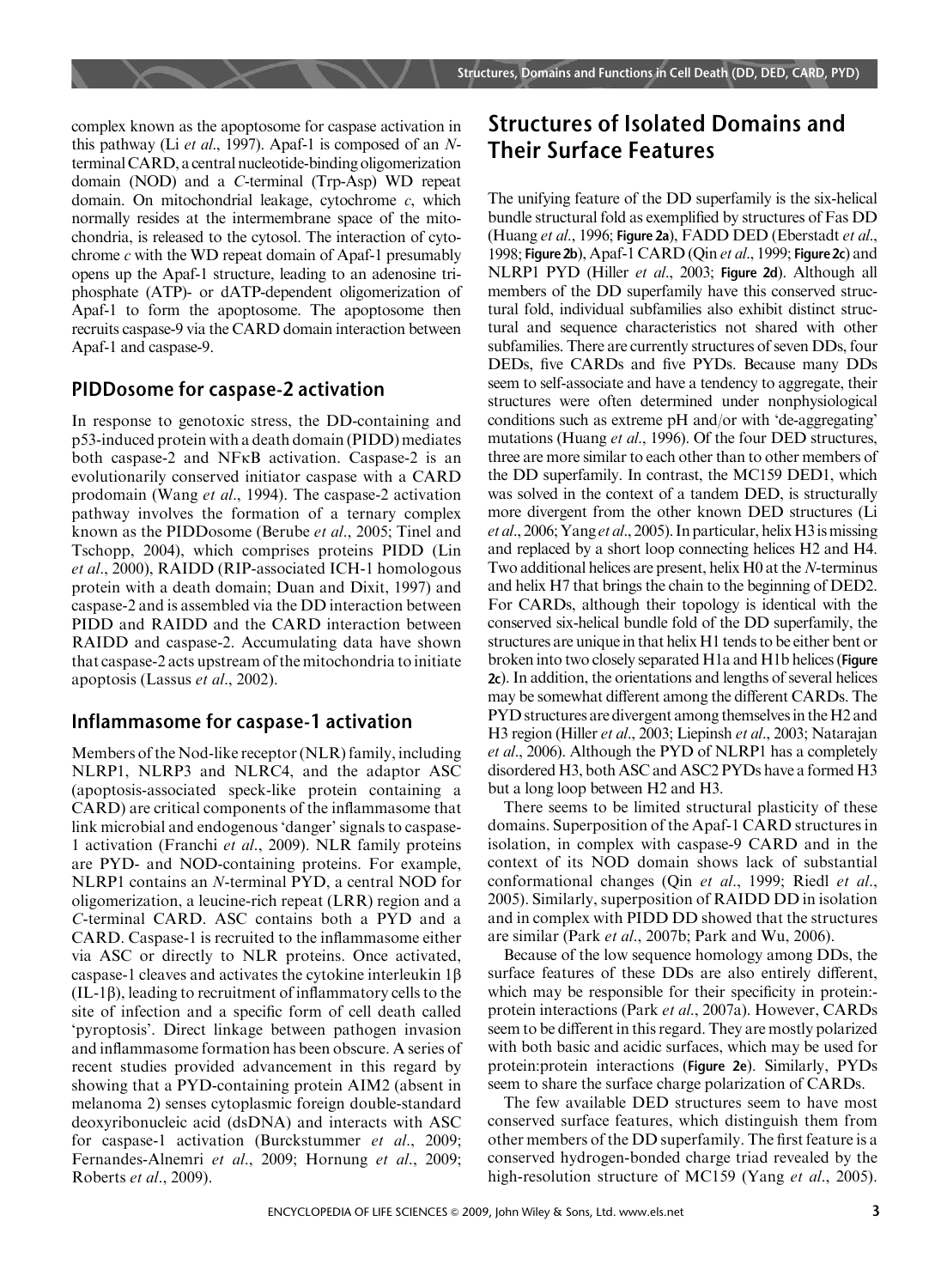









Figure 2 Ribbon diagrams for each subfamily of the DD superfamily: (a) Fas DD, (b) FADD DED, (c) Apaf-1 CARD and (d) NLRP1 PYD. (e) Electrostatic surface representation of Apaf-1 CARD. (f) Stick model for the hydrogen-bonding interactions in the charge triad of MC159 DED1. (g) Electrostatic surface representation of MC159 DED1 and DED2, showing the dumbbell-shaped structure, the rich charges on one face and the location of the hydrophobic patch. Panels (f) and (g) are taken from Yang et al. (2005).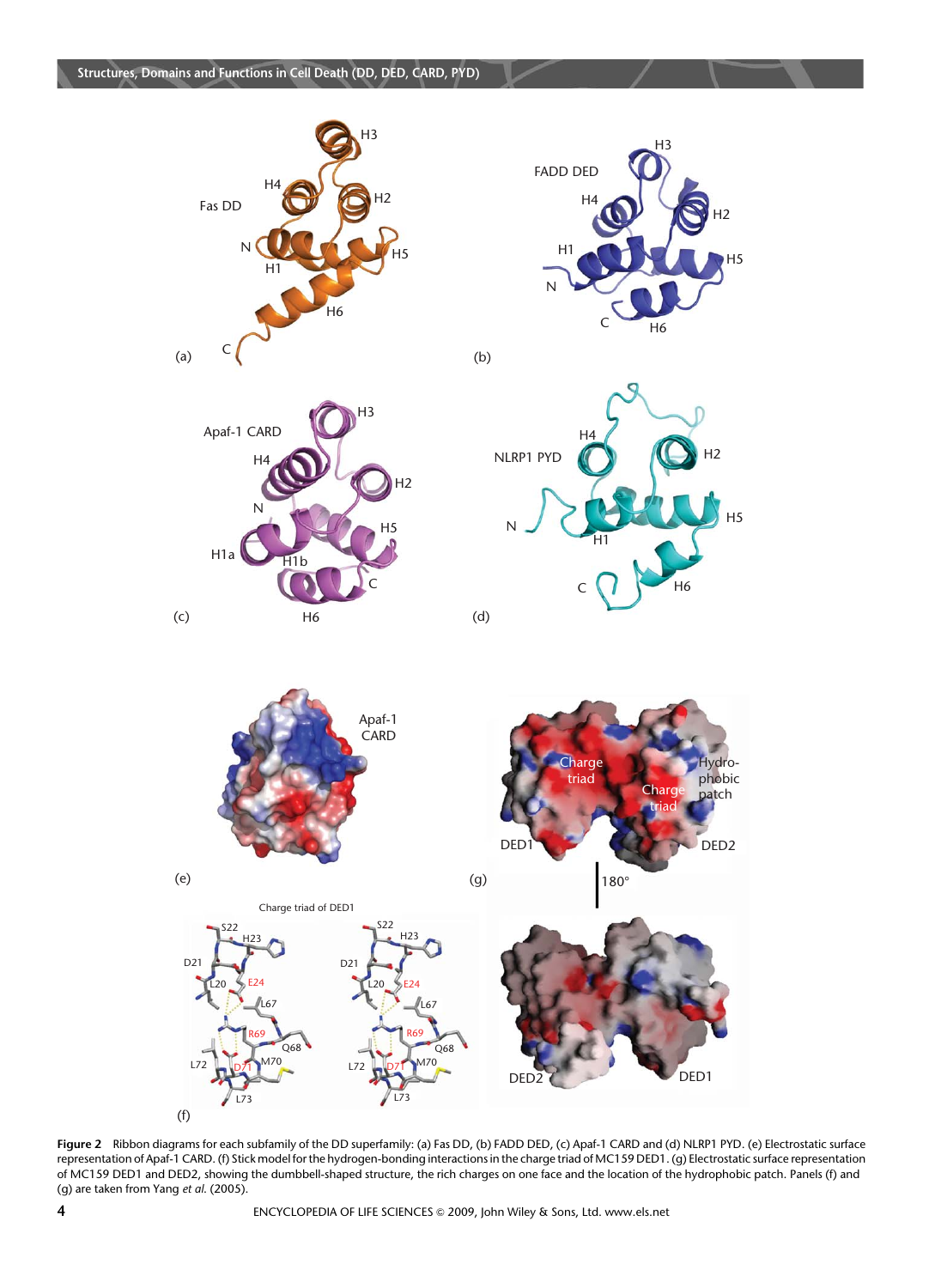The charge triad is formed by the E/D-RxDL (E is Glu, D is Asp, R is Arg, L is Leu and x is any residue) motif and involves the Arg and Asp residues in the RxDL motif in helix H6 and the preceding loop, and an acidic residue in helix H2. Extensive hydrogen-bonding interactions are observed among the charged side chains with the Arg residue situated in between the two acidic residues (Figure 2f). The second surface feature is the conserved hydrophobic patch formed mostly by residues on H2 (Figure 2g). This was first observed in the nuclear magnetic resonance (NMR) structure of FADD DED (Eberstadt et al., 1998) and later shown to be conserved in most tandem DEDs as well (Yang *et al.*, 2005). Both surface features appear to be used for protein:protein interactions.

# Interactions in the DD Superfamily

## DD:DD interaction in the Pelle:Tube complex

The crystal structure of the monomeric Pelle DD:Tube DD complex is the first structure of a complex in the DD superfamily (Xiao et al., 1999; Figure 3a). The biggest surprise from the structure is perhaps the asymmetry of the interaction, considering that symmetricinteractions are often expected for homotypic interactions. The first interface between Pelle and Tube involves the H4 helix and the following loop of Pelle and the H1–H2 corner, H6 and the preceding loop in Tube. Most strikingly, the C-terminal tail of Tube wraps around a groove formed by the H4–H5 and H2–H3 hairpins of Pelle to form the second interface and contributes significantly to the interaction (Xiao *et al.*, 1999). Though many charged residues at the first interface are involved in the interaction, three large hydrophobic residues on the C-terminal tail of Tube dominate the second interface.

### CARD:CARD interaction in the Apaf1:procaspase-9 complex

The only structure of a CARD:CARD complex is provided by the crystal structure of the complex between Apaf-1 CARD and procaspase-9 CARD (Qin et al., 1999; Figure 3b). The interaction is mediated by the mutual recognition of the slightly concave surface of procaspase-9 CARD formed by the positively charged H1a, H1b and H4 helices and the convex surface of Apaf-1 CARD formed by the negatively charged H2 and H3 helices. Three positively charged residues in procaspase-9 CARD and two negatively charged in Apaf-1 CARD are crucial for this interaction (Qin et al., 1999). This study confirmed the ionic nature of the Apaf-1 CARD:procaspase-9 CARD interaction.

### DED:DED interaction in the tandem DED structure of MC159 v-FLIP

The structure of MC159 revealed the first glimpse of a DED:DED interaction (Li et al., 2006; Yang et al., 2005; Figure 3c). Instead of beads on a string, DED1 and DED2 interact with each other intimately to form a rigid, dumbbellshaped structure. The two DEDs are related approximately by a translation across the contact interface so that one side of DED1 is contacting the equivalently opposite side of DED2. The translational relationship between DED1 and DED2 is made possible by helix H7 of DED1. The interaction at the DED1:DED2 interface is mostly hydrophobic, mediated by helices H2 and H5 of DED1 and helices H1 and H4 of DED2. There are a total of 195 interfacial atomic contacts, among which 117 are between nonpolar atoms. The interfacial residues, especially those that are completely buried at the DED1:DED2 interface and contribute large surface areas are mostly conserved in tandem DEDs. This suggests that all known tandem DEDs form a similar rigid compact structure as MC159. This interaction between DED1 and DED2 shows some orientational similarity in the Apaf-1 CARD:procaspase-9 CARD interaction.

#### Asymmetric oligomeric DD:DD interaction in the PIDD:RAIDD complex

The PIDD DD and RAIDD DD complex forms the core of the caspase-2-activating complex PIDDosome. Its structure represents the first glimpse of an oligomeric complex in the DD superfamily (Park et al., 2007b). Although RAIDD DD and PIDD DD are monomers, they assemble into a complex that is consistent with a total of 12 DDs. The structure of the complex revealed an entirely asymmetric arrangement that comprises seven RAIDD DDs and five PIDD DDs (Figure 3d). Despite the asymmetry, all DDs in the complex are in quasi-equivalent environments. The structure provided eight unique asymmetric interfaces, which can be classified into three types (Figure 3e). On each DD, these three types of interactions together cover a majority of its surface.

In the type I interaction, residues at H1 and H4 of the first DD (type Ia surface) interact with residues at H2 and H3 of the second DD (type Ib surface). This type of interaction is similar to the Apaf-1 CARD:procaspase-9 CARD interaction, although slight orientational adjustment is observed. In the type II interaction, residues at the H4 helix and the H4–H5 loop of the first DD (type IIa surface) and residues at the H5–H6 loop and H6 helix of the second DD (type IIb surface) mediate this interaction. This type of interaction resembles the Pelle DD:Tube DD complex. In comparison with the type I interaction, the type II buries a smaller surface area. In the Pelle DD:Tube DD complex, this interaction is strengthened by an additional interaction between a long tail of Tube and the H2–H3 and H4–H5 region of Pelle. In the type III interaction, residues at H3 of the first DD (type IIIa) interact with residues near the H1– H2 and the H3–H4 loops of the second DD (type IIIb).

### Oligomeric DD:DD interaction in the Fas:FADD complex

The Fas DD and FADD DD complex is the core of the DISC in death receptor signalling. A structure of the complex, which was crystallized at pH 4.0, showed a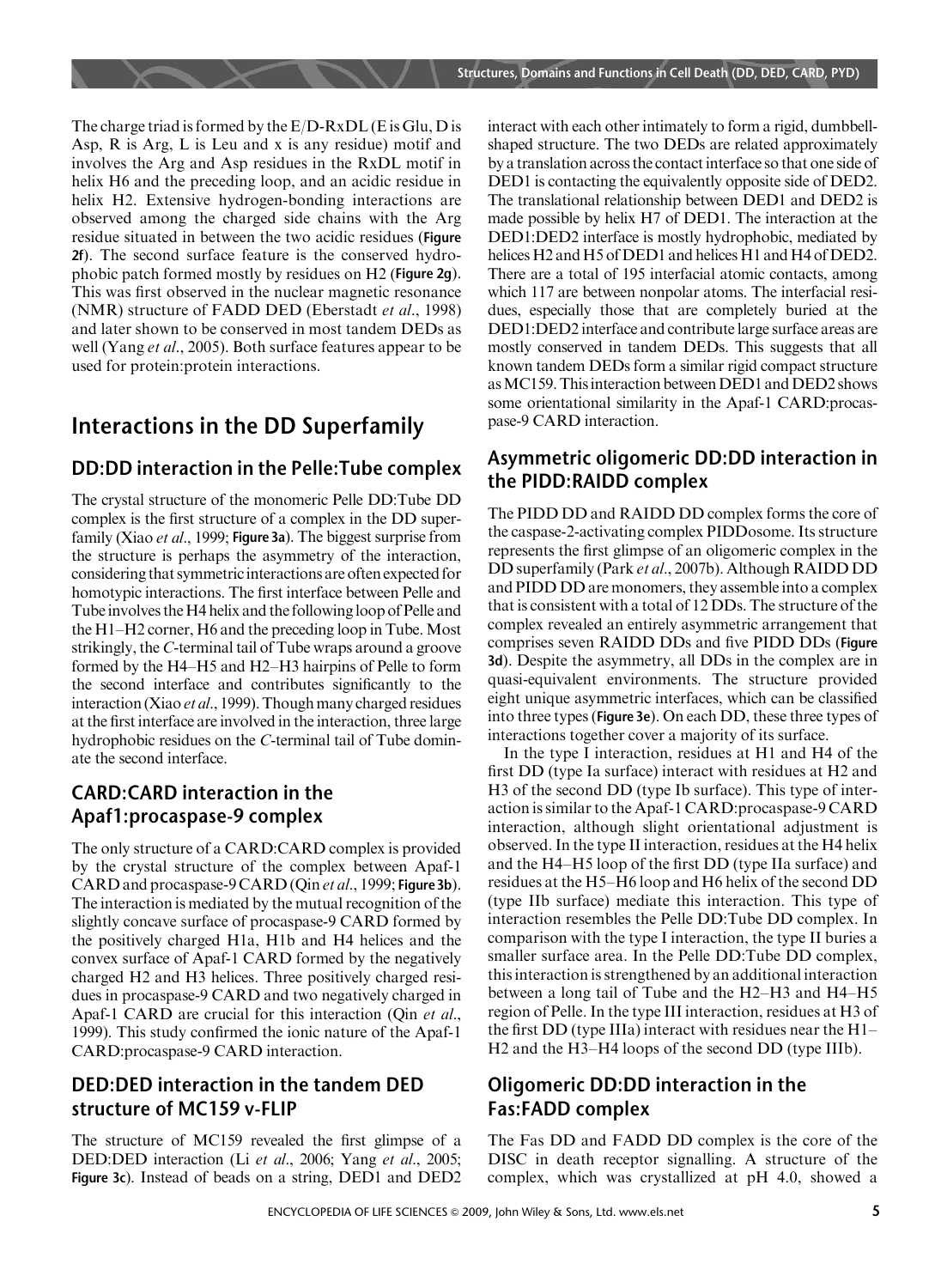

 $(f)$ 

Figure 3 Structural features of interactions in the DD superfamily. (a) Pelle DD:Tube DD complex, as a type II interaction. (b) Apaf-1 CARD:procaspase-9 CARD complex, as a type I interaction. (c) MC159 DED1:DED2 interaction, as a type I interaction. (d) Overview of the PIDD DD:RAIDD DD complex in two orthogonal orientations. (e) Superposition of the eight unique interactions in the PIDD DD:RAIDD DD complex. R:RAIDD DD; P:PIDD DD. There are three type I interactions, two type II interactions and three type III interactions. (f) Tetrameric Fas DD:FADD DD complex. Panels (d) and (e) are taken from Park et al. (2007b).

Fas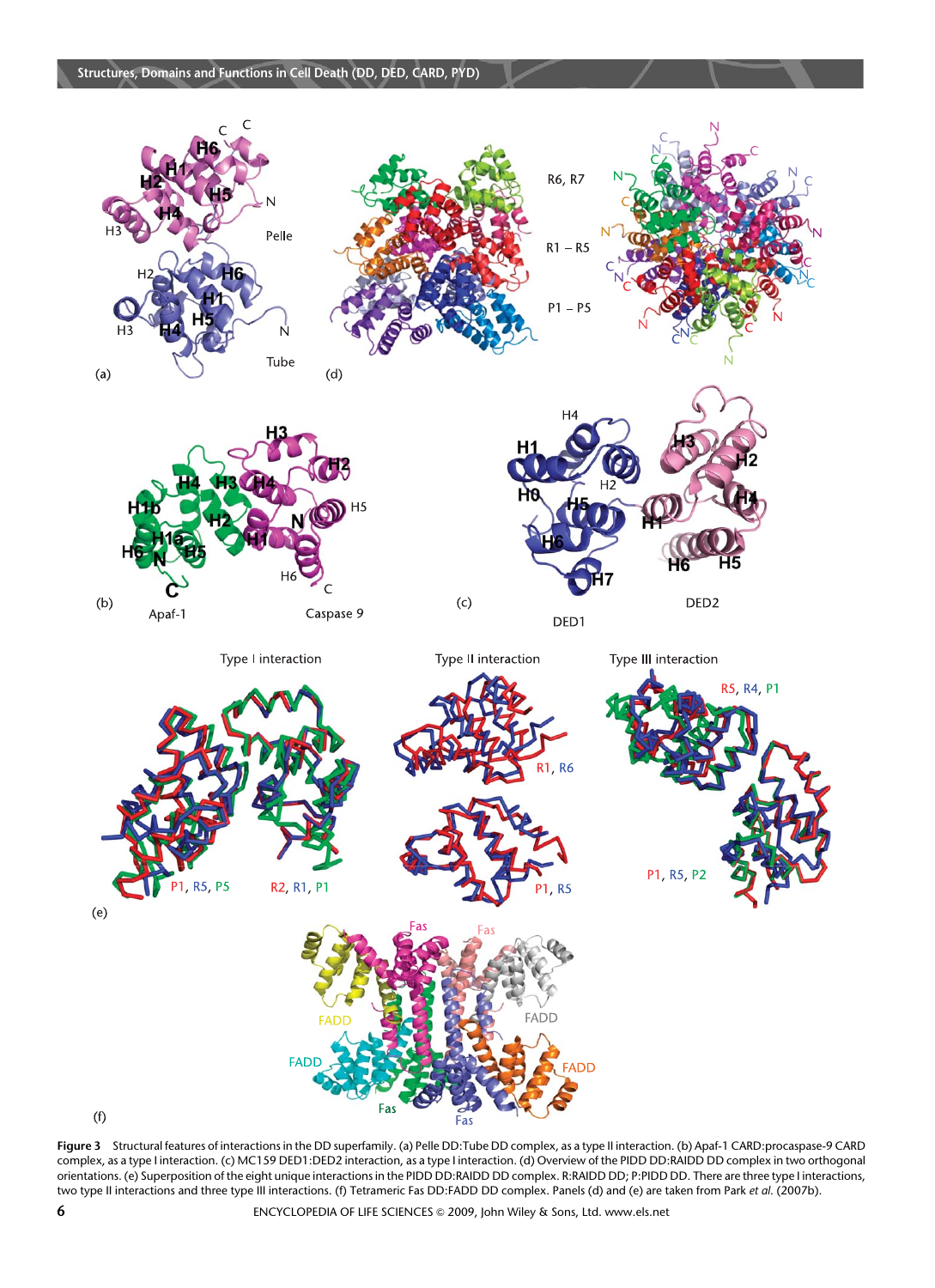striking, tetrameric arrangement of four FADD DDs bound to four Fas DDs (Scott et al., 2009; Figure 3f). A conformational opening of the Fas DD exposes the FADD DD binding site and simultaneously generates an Fas:Fas interface. Surprisingly, most natural mutations of Fas that cause the human disease ALPS did not map to its interface with FADD DD, raising the possibility that the observed interfaces at pH 4.0 do not represent the physiological interactions.

# Preferred Modes among the Homotypic Interactions

There may be preferred modes of interactions among the DD superfamily fold. First of all, almost all structures of DD superfamily complexes are asymmetric, suggesting this to be a preferred means that DDs, DEDs, CARDs and PYDs interact with each other. Secondly, all the observed asymmetric pairs of interactions may be classified into one of the three types of interactions in the PIDD DD:RAIDD DD complex. The Apaf-1 CARD:procaspase-9 CARD interaction and the DED1:DED2 interaction in MC159 may be considered type I whereas the Pelle DD:Tube DD interaction is similar to the type II interaction. In addition, prediction by surface electrostatics has implicated a mode of PYD interaction similar to the observed type I interaction (Liepinsh et al., 2003). Therefore, the observed three types of asymmetric interactions may represent preferred modes of interactions for the entire DD superfamily.

# Summary

The DD superfamily is one of the largest and most widely distributed domain superfamily. One important function of these domains is to participate in homotypic protein: protein interactions in the assembly of oligomeric signalling complexes in apoptosis. Evolutionarily, it seems that the ever-expanding DD superfamily may have evolved by inserting into various signal transduction proteins such as caspases, kinases and adapter proteins. In this regard, it is amazing that almost all oligomeric signalling complexes in apoptosis contain domains of the DD superfamily. Through self-associations and homotypic interactions with other members of each of the subfamilies, these proteins often form the platform of these oligomeric assemblies to allow 'proximity' induced caspase and kinase activation.

Many biochemical and structural studies have been performed on these domains. These studies have revealed a conserved six-helical bundle fold of the DD superfamily. Almost all known protein:protein interactions in the superfamily are either self-association or homotypic interactions with other members of the same subfamily. This is somewhat surprising given the structural similarity among the different subfamilies, but may reflect evolutionary circumstances.

# Acknowledgement

This work was supported by the National Institute of Health (AI50872 and AI76927). We apologize to all whose work has not been appropriately reviewed or cited due to space limitations.

#### References

- Berube C, Boucher LM, Ma W et al. (2005) Apoptosis caused by p53-induced protein with death domain (PIDD) depends on the death adapter protein RAIDD. Proceedings of the National Academy of Sciences of the USA 102: 14314–14320.
- Burckstummer T, Baumann C, Bluml S et al. (2009) An orthogonal proteomic-genomic screen identifies AIM2 as a cytoplasmic DNA sensor for the inflammasome. Nature Immunology 10: 266–272.
- Chinnaiyan AM, O'Rourke K, Tewari M and Dixit VM (1995) FADD, a novel death domain-containing protein, interacts with the death domain of Fas and initiates apoptosis. Cell 81: 505–512.
- Duan H and Dixit VM (1997) RAIDD is a new 'death' adaptor molecule. Nature 385: 86–89.
- Eberstadt M, Huang B, Chen Z et al. (1998) NMR structure and mutagenesis of the FADD (Mort1) death-effector domain. Nature 392: 941–945.
- Fernandes-Alnemri T, Yu JW, Datta P, Wu J and Alnemri ES (2009) AIM2 activates the inflammasome and cell death in response to cytoplasmic DNA. Nature 458: 509–513.
- Franchi L, Eigenbrod T, Munoz-Planillo R and Nunez G (2009) The inflammasome: a caspase-1-activation platform that regulates immune responses and disease pathogenesis. Nature Immunology 10: 241–247.
- Hiller S, Kohl A, Fiorito F et al. (2003) NMR structure of the apoptosis- and inflammation-related NALP1 pyrin domain. Structure 11: 1199–1205.
- Hornung V, Ablasser A, Charrel-Dennis M et al. (2009) AIM2 recognizes cytosolic dsDNA and forms a caspase-1-activating inflammasome with ASC. Nature 458: 514–518.
- Huang B, Eberstadt M, Olejniczak ET, Meadows RP and Fesik SW (1996) NMR structure and mutagenesis of the Fas (APO-1/ CD95) death domain. Nature 384: 638–641.
- Kischkel FC, Hellbardt S, Behrmann I et al. (1995) Cytotoxicitydependent APO-1 (Fas/CD95)-associated proteins form a death-inducing signaling complex (DISC) with the receptor. EMBO Journal 14: 5579–5588.
- Lassus P, Opitz-Araya X and Lazebnik Y (2002) Requirement for caspase-2 in stress-induced apoptosis before mitochondrial permeabilization. Science 297: 1352–1354.
- LiFY, Jeffrey PD, Yu JW and Shi Y (2006) Crystal structure of a viral FLIP: insights into FLIP-mediated inhibition of death receptor signaling. Journal of Biological Chemistry 281: 2960-2968.
- Li P, Nijhawan D, Budihardjo I et al. (1997) Cytochrome c and dATP-dependent formation of Apaf-1/caspase-9 complex initiates an apoptotic protease cascade. Cell 91: 479–489.
- Liepinsh E, Barbals R, Dahl E et al. (2003) The death-domain fold of the ASC PYRIN domain, presenting a basis for PYRIN/ PYRIN recognition. Journal of Molecular Biology 332: 1155–1163.